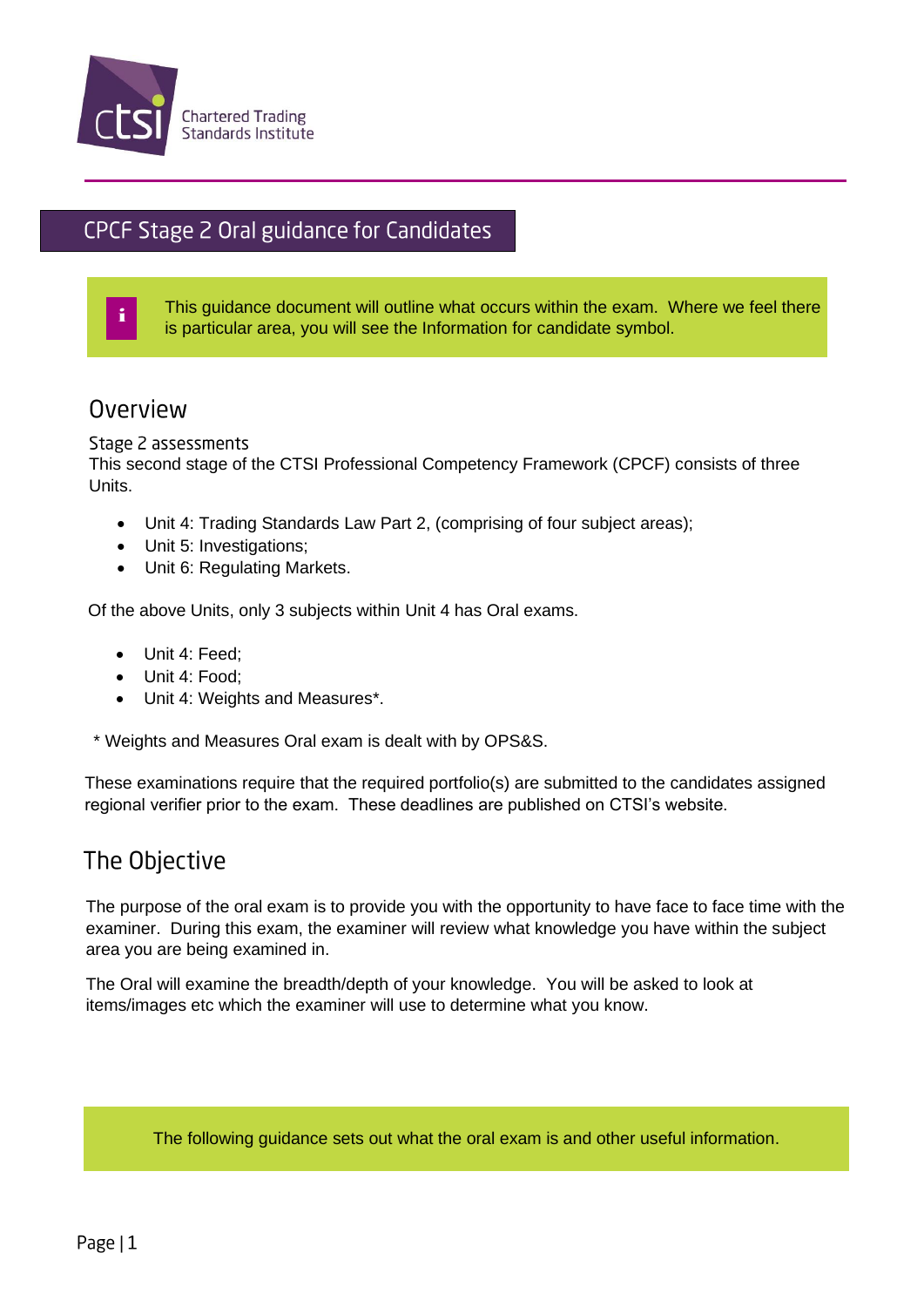## Assessment

The examiner will:

- pose questions to you.
- the questions will be accompanied against specific items or photo's that the examiner will identify to you.

The examiner's purpose is to:

- collect evidence that you have attained the required knowledge of the subject as shown within the syllabus.
- they will want to see not only what you know, but also the application of your knowledge.
- based on the answers you give them; they will make a final determination on the final mark you have achieved.

#### **The next section sets out what will occur during your exam.**

## Oral examinations

i

| Pass mark: | 40 <sub>%</sub> |
|------------|-----------------|
| Exam time: | 15 mins         |

The assessment will be marked against set criteria, as shown below:

|                                   | <b>Marked between</b> |
|-----------------------------------|-----------------------|
| Knowledge of legislation          | $0 - 20$              |
| Knowledge of enforcement powers   | $0 - 20$              |
| Sampling procedures               | $0 - 20$              |
| Information obtained and analysed | $0 - 20$              |
| Action and conclusions            | $0 - 20$              |

You will be assigned to an examiner. Prior to the start of the examination you will be led by CTSI staff to your appointed exam room. You will wait outside your exam room until the examiner comes out and will confirm your candidate number with you.

You will be led to a table that will be set out with items or photographs. You will have a couple of minutes to settle prior to the start of the exam.

Once the examiner is ready, they will start your exam. You will have 15 minutes.

The examiner will start to ask you questions regarding items on the table or photos. These questions will be focused on that item or items etc.

The examiner will take the opportunity, if they feel it is necessary, to change the focus of the questions. Or, they may focus on one area and drill down. These strategies are used to tease out your knowledge. Utilising these strategies enables them to be able to get the full picture of your knowledge and awareness of this subject area.

It should be noted that, you can only sit your oral examination if you have submitted the appropriate portfolio(s) to your assigned regional portfolio Verifier.